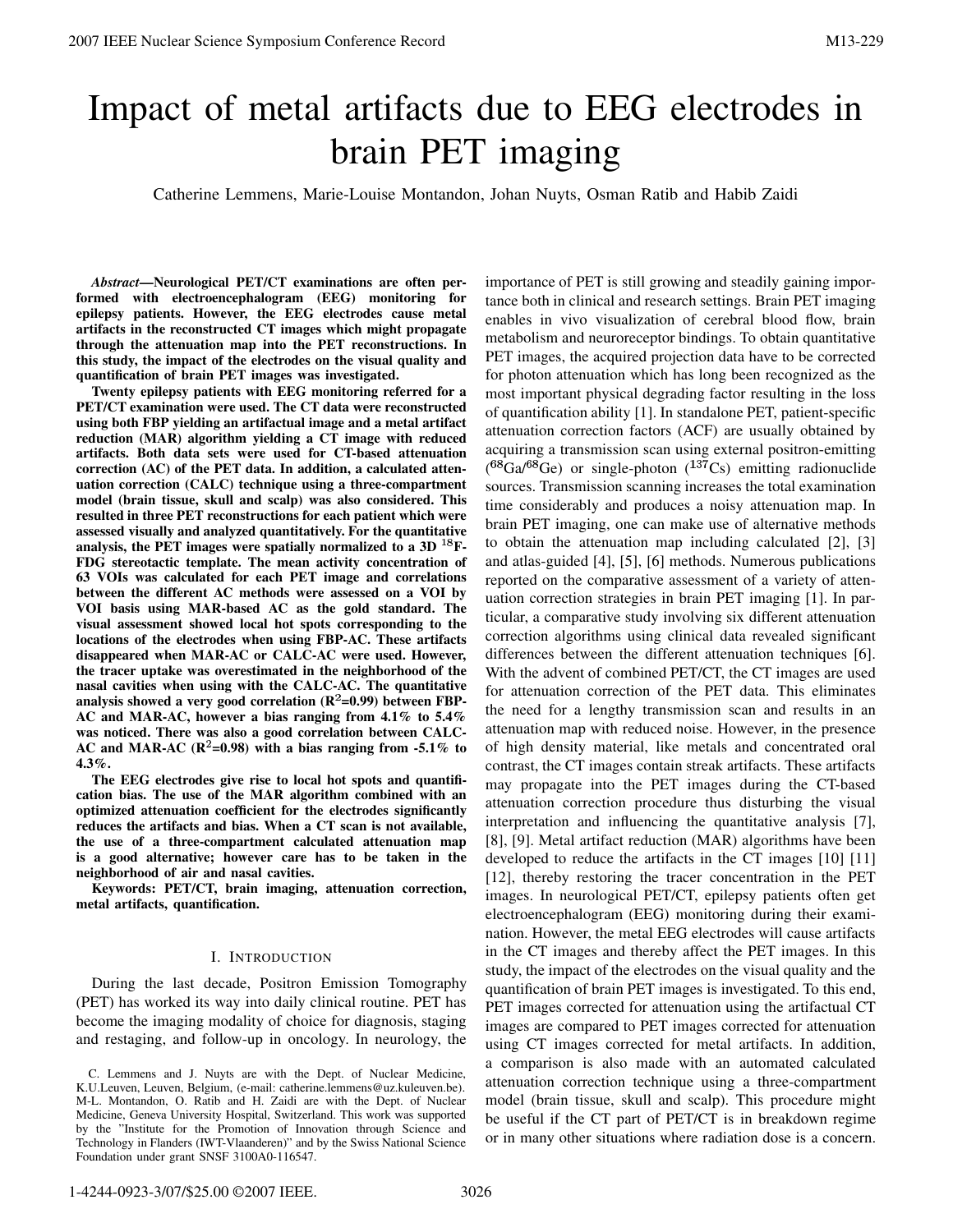# II. METHOD

# *A. Patient Data Acquisition*

The study population consisted of 20 patients with EEG monitoring referred to the Nuclear Medicine Division of Geneva University Hospital for detection of epileptic foci with seizures using  $[$ <sup>18</sup>F]-Fluorodeoxyglucose (FDG). Their age ranged from 6 to 61 years (mean $\pm$ SD = 26.10 $\pm$ 4.76). The EEG Genuine Grass Precious Metal Electrodes used in this study were supplied by Astro-Med, Inc. (West Warwick, RI, USA). PET/CT data acquisition was performed on a Biograph Sensation 16 (Siemens Medical Solutions, Erlangen, Germany) using a standard protocol recommended by the manufacturer. The PET acquisition was started approximately 30 min after injection of 370 MBq of  $^{18}$ F-FDG. The PET emission study (20 min, 1 bed position) followed immediately the CT study used for attenuation correction. Diagnostic quality CT imaging was performed under standard conditions (140 kVp, 320 mAs, 16x0.75 collimation, a pitch of 0.8 and 1.5 sec per rotation). All data required for reconstruction and creation of CT-based attenuation maps (PET sinograms, normalization file and raw CT data sets) were transferred through the hospital network to another computer for offline processing to free the PET/CT scanner for clinical usage.

#### *B. Phantom Data Acquisition*

On clinical CT scanners, the maximum CT number in the CT images is 3071 Hounsfield units (HU) except when an extended CT scale is used [13]. This means all metallic objects will be set to 3071 HU, which underestimates their true CT number. However, even when the extended CT scale would be used, the current conversion methods would probably result in incorrect PET attenuation values for metallic objects. If these CT images are used for attenuation correction of the PET images, lines of response (LORs) passing through metallic objects will be wrongly corrected. Therefore, a phantom experiment was conducted in order to estimate the effective attenuation coefficient of the electrodes at 511 keV. A uniform cylindrical phantom (22 cm diameter) containing  ${}^{68}$ Ge/ ${}^{68}$ Ga to which eight EEG electrodes were attached on a single plane was used. A CT scan (140 kVp, 140 mAs, 16x0.75 collimation, a pitch of 0.8 and 0.75 sec per rotation) and PET scan (1 bed position of 30 min) were acquired on the Biograph 16 PET/CT system at KULeuven, (which is the same system model as the one described above). Raw CT and PET data were exported for offline reconstruction (see section "Reconstruction of CT and PET data"). A transaxial slice of the reconstructed PET images, unaffected by the electrodes, was selected to serve as the reference slice. The optimal attenuation coefficient of the electrodes at 511 keV was defined as the value for which the sum of squared differences between the artifactual slice with electrodes and the reference slice was minimized.

## *C. Simulation studies*

Two computer simulation studies were performed. The first simulation reproduced the phantom experiment described above and was performed to confirm the results obtained in the physical experiment. The second simulation study was performed to validate the reconstruction procedure described in the following section. For this purpose, one transaxial CT and brain PET image set of a patient without EEG monitoring was selected from the database. Using these clinical data as input, CT and PET projection data were generated using analytical simulators and afterwards reconstructed. Then a second single slice simulation was performed by adding six electrodes to the CT reference image and again CT and PET images were reconstructed using the second data set. Figure 1A shows the reference CT image with the six electrodes whereas the reference PET activity distribution is shown in figure 1D. The simulation software takes into account the



Fig. 1. Reconstructions from the simulation study. The top row shows the CT images and the middle row shows the corresponding PET images. A) The CT reference image with electrodes, B) the CT FBP reconstruction, C) the CT MAR reconstruction with the electrodes set to zero attenuation, D) the reference PET image, E) PET-FBP-AC, F) PET-MAR-AC, G) the PET reconstruction of the simulation without the electrodes (PET-REF), H) the difference image of PET-REF and PET-FBP-AC, and I) the difference image of PET-REF and PET-MAR-AC.

finite size of the focus and the detector elements, the energy spectrum and the blurring due to rotation [14].

## *D. Reconstruction of CT and PET data*

The CT data were rebinned from 3D cone beam into 2D parallel beam configuration and then reconstructed twice at PET resolution (336x336 pixels). The first CT reconstruction was performed using conventional filtered back projection (FBP), which gave rise to typical artifactual images owing to presence of metals in the field of view. The second reconstruction used the MAR algorithm described in [12]. The algorithm starts with an initial reconstruction performed with a Maximum-Likelihood algorithm for Transmission tomography (MLTR) [15]. Based on this initial reconstruction, a label image is created on which multi-modal priors [16], [17] are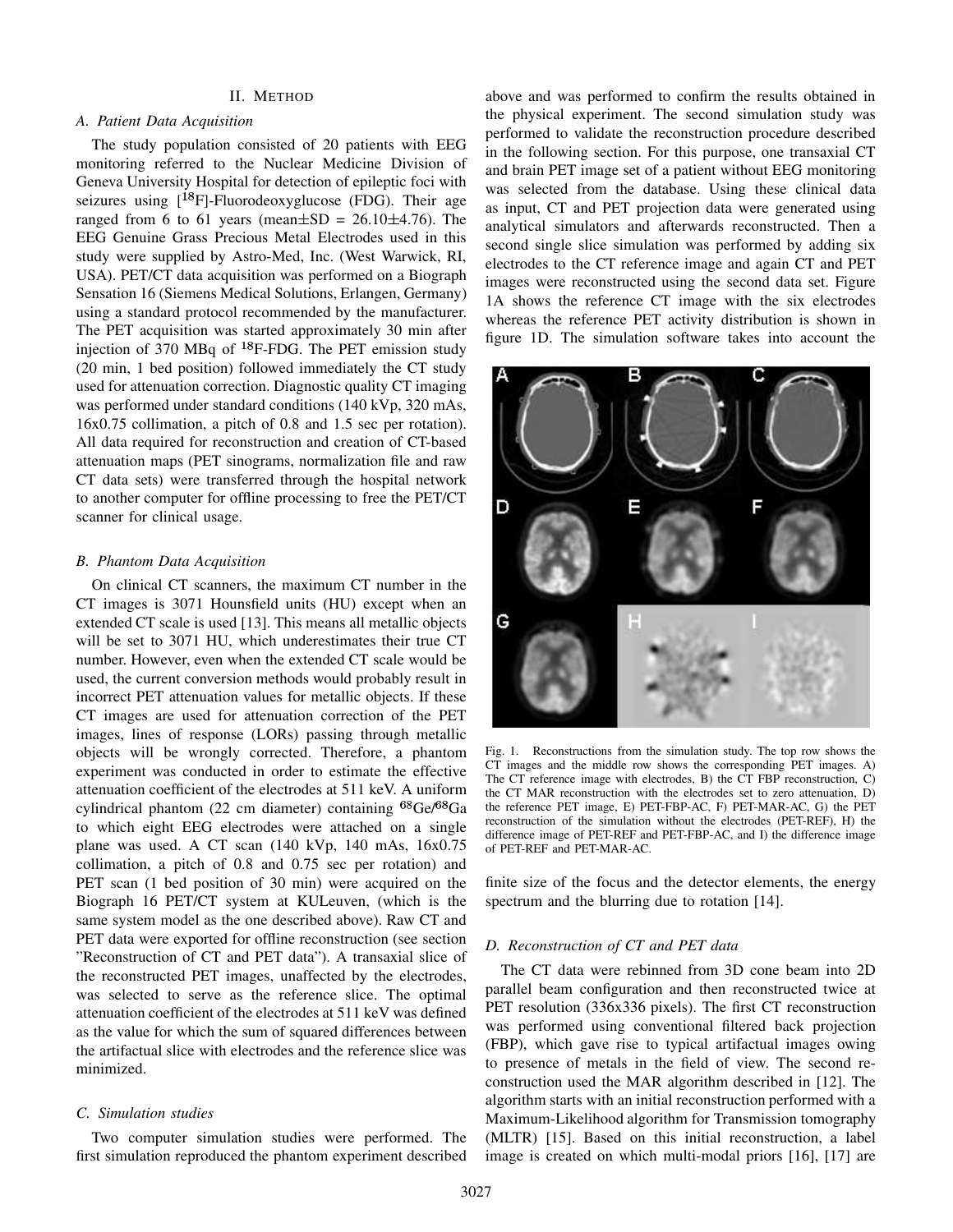defined. Using these priors a Maximum-A-Posteriori (MAP) [18] reconstruction is performed in order to obtain an artifactfree starting image. This starting image is the basis for an image-based projection completion procedure in which the original metal projections are replaced by artificial projections. In the last step of the algorithm, the final reconstruction is obtained by using the corrected dataset and MLTR. Figure 2 shows the result of applying the MAR algorithm to CT data of a patient having multiple dental fillings. The metal pixels



Fig. 2. CT image of a patient with multiple metallic dental fillings showing A) The FBP reconstruction, and B) the MAR reconstruction. Note the substantial reduction of artifacts when using MAR thus improving the diagnostic quality of the CT images.

in the MAR CT images are assigned appropriate attenuation coefficients based on the results of the phantom experiment described above. After reconstruction, the CT images were visually compared for spatial alignment with the PET images reconstructed without attenuation correction (PET-NOAC). In the case of visual mismatch between the two sets, the CT image is rigidly registered to the PET-NOAC using an automated mutual information-based registration procedure to compensate for patient movement between the two scans. Before conversion to attenuation maps, the CT images were Gaussian smoothed using a full width at half maximum (FWHM) of 7 mm. The conversion was performed using a bilinear tube voltage-dependent scaling method [19]. For the calculated attenuation map, the contour of the head was automatically derived from the emission sinogram using a method described in [20]. The method starts by low pass filtering the sinogram and setting all pixels having an intensity below a (very small) threshold to 1. This sinogram is backprojected to produce an image that contains for every pixel the fraction of projection lines with (nearly) zero count. A threshold of 0.005 is applied to this image to generate the head contour. This method is efficient if most projection lines intersecting the head contour yielded a count rate significantly higher than zero. Based on our experience, the technique is robust and reliable for  $^{18}F$ -FDG brain imaging. A skull with a fixed thickness of 5 mm was added at a depth of 10 mm from the external contour of the head. The attenuation coefficients at 511 keV used for brain (and scalp) tissue and skull were calculated using photon cross section data from the XCOM library [21] resulting in values of 0.099 cm<sup>-1</sup> and 0.151  $cm<sup>-1</sup>$ , respectively. The attenuation of the head holder was

taken into account by manually delineating the head holder in the CT images and repositioning it into the calculated attenuation map after appropriate scaling to 511 keV. The 3D PET sinograms were corrected for detector sensitivity, dead time, scatter [22] and attenuation, and converted to 2D sinograms using Fourier rebinning [23]. For reconstruction, the sinograms were "uncorrected" for attenuation, and reconstructed with (attenuation weighted) Maximum-Likelihood Expectation Maximization (MLEM), accelerated using a gradually decreasing number of subsets [24]. The resolution of the PET images was further enhanced by incorporating a spatially invariant point spread function in the projector (5 mm FWHM) which also reduced the noise in the images [25]. For each patient, three PET attenuation corrected images were obtained (figure 3): one PET image corrected with the CT-FBP reconstruction (PET-FBP-AC), PET corrected with the CT-MAR reconstruction (PET-MAR-AC) and PET corrected with the calculated attenuation (PET-CALC-AC).



Fig. 3. The top row shows a transaxial slice of the attenuation correction maps while the bottom row shows the corresponding reconstructed PET images. A) CT FBP reconstruction, B) CT MAR reconstruction, C) the calculated attenuation map, D) PET-FBP-AC, E) PET-MAR-AC, and F) PET-CALC-AC.

## *E. Qualitative and Quantitative Image Analysis*

Qualitative image assessment was performed by two independent observers (experienced nuclear medicine physicians) that blindly assessed visually the images reconstructed using the three different protocols. Transaxial, sagittal and coronal slices were displayed without any identification beside a code not known by the 2 observers involved in the evaluation. Each observer was asked to assess overall image quality and instructed to indicate any visible artifacts or unexpected abnormalities that could be attributed to unsatisfactory reconstruction. Reconstructed PET images using the three attenuation correction methods (PET-FBP-AC, PET-MAR-AC, and PET-CALC-AC) were also quantitatively analyzed using the latest version of BRASS automated functional brain analysis software (Hermes BRASS software, Nuclear Diagnostics AB, Sweden) which incorporates an option allowing to perform image coregistration with warping to the stereotactic template. This technique was found to produce the least mis-warping to template induced by abnormalities, and performed consistently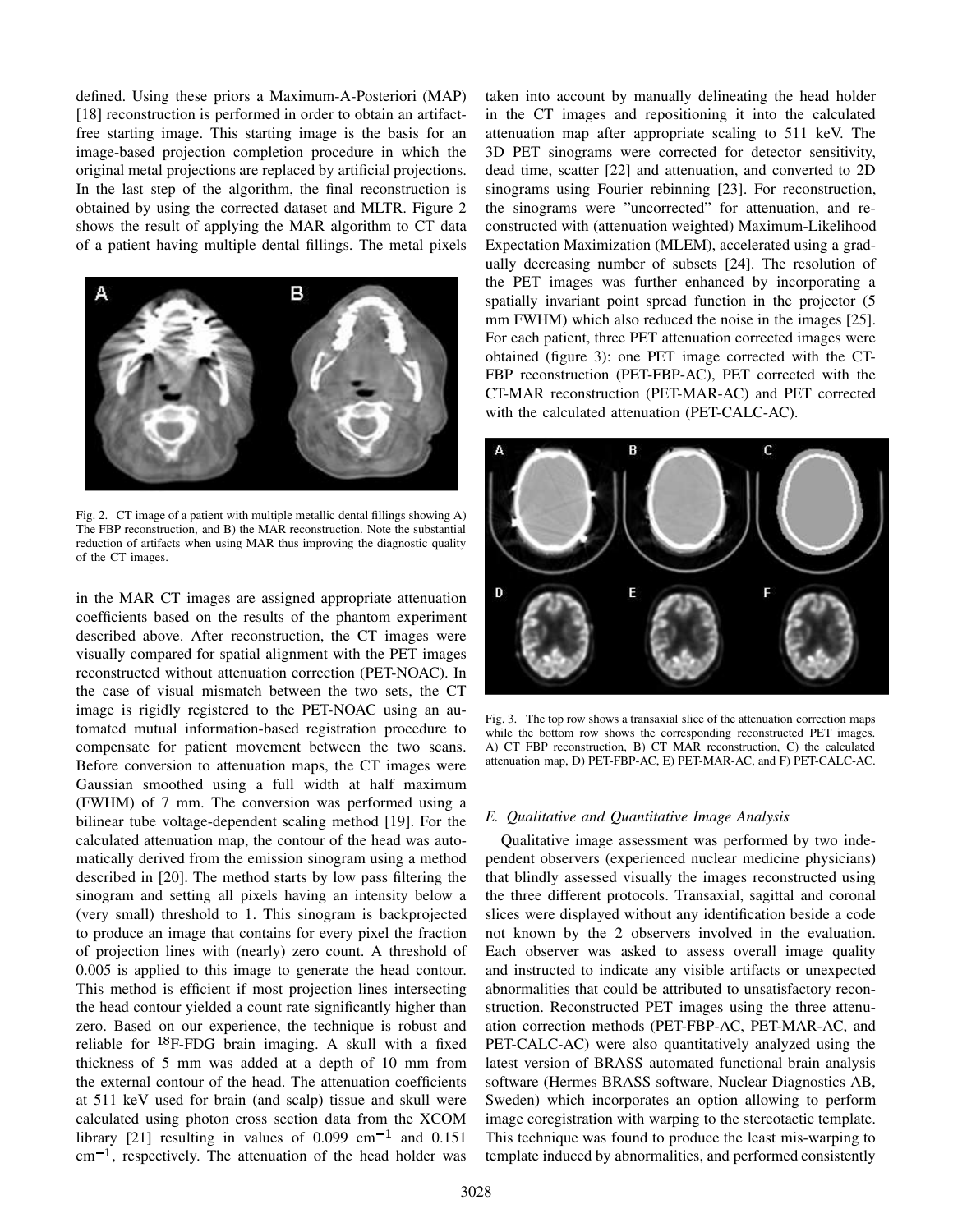better than other available methods for the above experiments. Briefly, BRASS fits and compares patient images to 3-D reference templates created from images of healthy subjects [26]. The three PET attenuation corrected images were registered individually to the BRASS template for automated volume of interest (VOI)-based and voxel-based analysis of wholebrain data quantitative analysis. The  $^{18}$ F-FDG standardized brain template used in this work was built by averaging 12 PET images of normal subjects in a fasting state with eyes open, ears plugged, and in a moderately lit environment. The region map consists of a total of 63 defined regions. The cost or optimization function used during automatic fitting to determine the similarity of the coregistered image to the template is based on normalized mutual information criterion which is similar to mutual information but is usually more robust and efficient in finding the correct fitting transform [27]. The voxel-based analysis compares the activity in the patient studies voxel by voxel with the activity in the normal template following count value normalization by the ratio of the total counts over the whole VOI set. Voxels located outside the global VOI region map are masked. The technique uses a region-growing algorithm where the extent of the quantitative metabolic defect is delineated by adding together the number of profile points falling below the normal limit of counts inside the region map defined on the template. The correlation between mean activity concentration estimates obtained when using the three attenuation correction methods was checked on a VOI by VOI basis and using pooled VOI analysis. The means, standard errors and standard deviations of activity concentration estimates from clinical PET images reconstructed using the three attenuation correction techniques were compared. The relative difference was used as a figure of merit for comparative assessment both within subject and as group consisting of a homogenous population.

# III. RESULTS

## *A. Phantom and Simulation Studies*

The phantom experiment was conducted to derive the effective PET attenuation coefficient to be used for the electrodes, which was defined as the value for which the sum of squared differences between the artifactual slice containing the electrodes and the reference slice was minimized. The optimal value to use for the attenuation of the electrodes turned out to be zero. In addition, the standard deviation for a large region of interest [28] in the artifactual slice was calculated. Again, a zero attenuation value gave the minimum standard deviation. The experimental phantom measurement was also repeated in a simulation study which confirmed that the optimal attenuation value is zero. Figure 1 shows the reconstructions of the second simulation study performed to validate the reconstruction procedure. Consistent with the experimental measurements, this simulation study also demonstrated that a zero PET attenuation value for the electrodes minimizes the sum of square differences between PET-REF and PET-MAR-AC. Figure 1 shows that MAR allows to reduce significantly the streaks due to the metallic electrodes; however the MAR reconstructed image is not artifact-free. The qualitative visual assessment showed that the PET-FBP-AC image suffers from artifacts corresponding to the location of the electrodes. These artifacts disappear in the PET-MAR-AC image. The difference images revealed that the extent of the artifacts is not confined to the location of the electrodes as the tracer uptake is overestimated with PET-FBP-AC over the whole brain. The tracer uptake is slightly underestimated in the neighborhood of the skull when using PET-MAR-AC; however the difference within the brain structures is negligible.

# *B. Qualitative Visual Assessment*

There was excellent concordance between both observers in terms of reporting the appearance of hot-spot artifacts in the FBP-CT attenuation corrected PET images resulting from overcorrection of dense metallic electrodes. As a rule of thumb, examination of the uncorrected images in clinical routine was recommended to distinguish technical artifacts from physiologic/pathologic abnormalities. These artifacts disappeared completely when using MAR-CT for attenuation correction. Figure 4(A-D) illustrates the spatial correlation between the location and number of electrodes in the CT data and difference in tracer quantification between PET-MAR-AC and PET-FBP-AC reconstructions. For the case shown in this example, a 12% difference between the two reconstructions for the VOI corresponding to the right gyrus supramarginalis (RGS) was reported. Likewise, the PET-CALC-AC reconstructions successfully eliminated the visible hot-spot artifacts. However, invalid assumption of tissue uniformity by CALC-AC might lead to appearance of visible artifacts and significant activity quantitation bias in some regions [6]. Neglecting the non-uniform characteristics of the attenuation map in regions of high variability, such as air cavities and nasal sinuses, was observed to overestimate the tracer uptake in neighboring tissues as a result of overestimation of attenuation in these regions (figure 4(E-H)).

# *C. Quantitative Analysis*

The slopes and correlation coefficients between mean activity concentration estimates obtained when using the three attenuation correction techniques where MAR-AC serves as gold standard are shown in figure 5. Also shown is the linear regression plot for all VOIs from all patients. It can be seen from this figure that PET-MAR-AC and PET-FBP-AC correlate very well and that the slopes of the regression lines are close to the line of identity. PET-MAR-AC and PET-CALC-AC correlate well but a greater variation of the slope values can be observed. This variation is also noted in the Box and Whisker plots shown in figure 6. The mean relative differences between MAR-AC and CALC-AC per patient vary between -5.1% and 4.3%, whereas the range is limited to 4.1-5.4% for MAR-AC and FBP-AC. Figure 7 shows the mean relative differences between the different attenuation correction methods over all patients for each VOI. The high standard deviations for the right and left gyrus orbitalis (RGO and LGO) is the result of a relatively high relative difference between PET-MAR-AC and PET-FBP-AC for 3 patients where the uptake is moderately low in these regions thus translating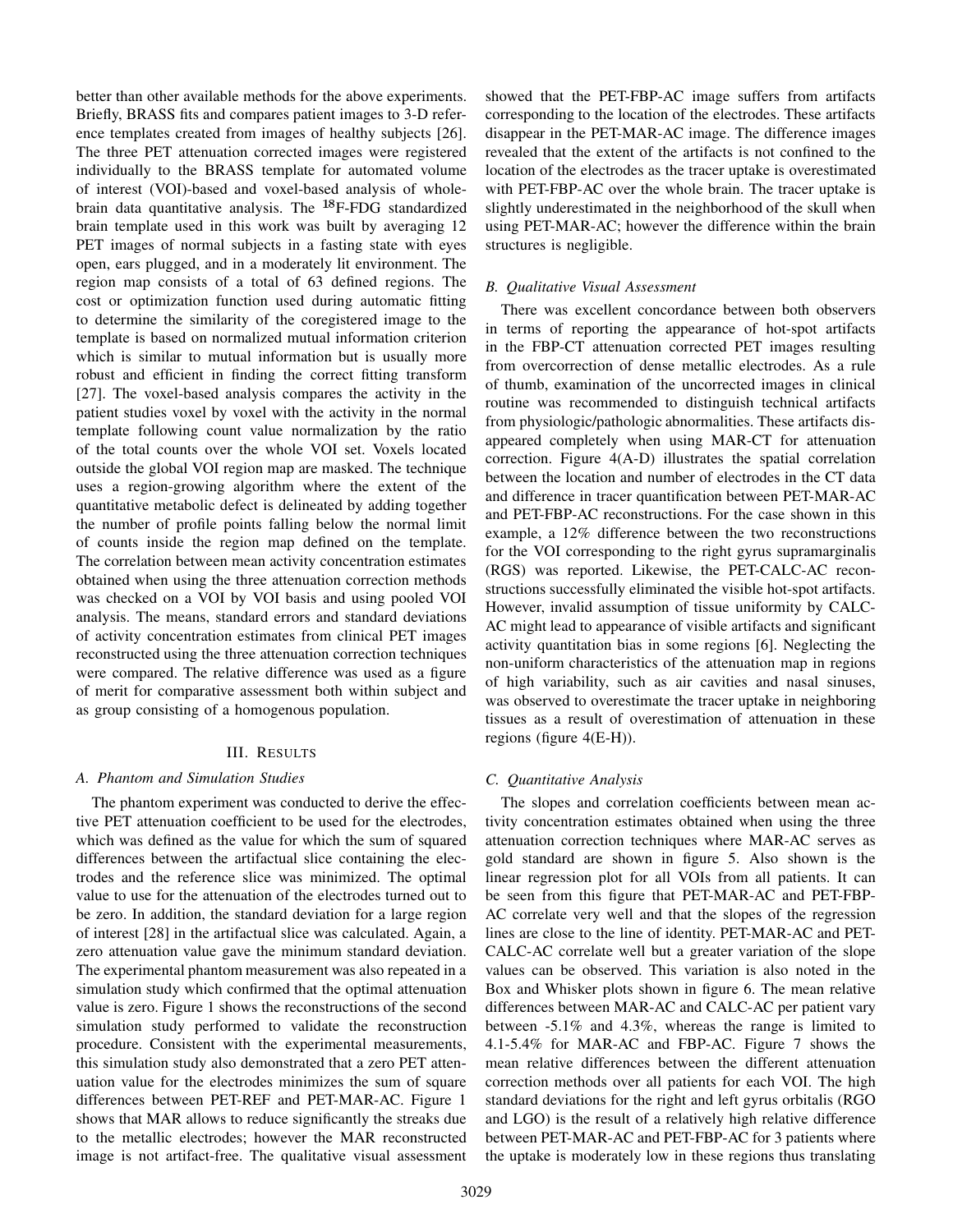

Fig. 5. Plots of correlation coefficients (R2) and slopes for each patient resulting from the linear regression analysis between A) PET-FBP-AC and PET-MAR-AC and C) PET-CALC-AC and PET-MAR-AC. The linear regression plots of all VOIs from all patients show the correlation between B) PET-FBP-AC and PET-MAR-AC and D) PET-CALC-AC and PET-MAR-AC. The correlation coefficient and the best fit equation are also shown.



Fig. 6. Box and Whisker plots showing relative differences between reconstructions obtained by using A) MAR-AC and FBP-AC and B) MAR-AC and CALC-AC. Means, standard errors as well as standard deviations are calculated over all VOIs for each of the 20 patients studied.

to large percent differences. The mean differences between PET-MAR-AC and PET-CALC-AC vary over the VOIs with a more or less constant standard deviation except for the right and left gyrus rectus (RGR and LGR), and the right and left gyrus orbitalis (RGO and LGO). These regions show a much higher activity concentration when CALC-AC is used instead of MAR-AC. Given that these regions are in the neighborhood of the sinus cavities and since the calculated attenuation map consists of a three-compartment model comprising the brain, scalp and skull, the attenuation of the sinus cavities is overestimated (assigned attenuation coefficient of brain tissue) which results in an overestimation of the activity

concentration. This effect is exacerbated for one patient (number 13) suffering from severe left fronto-temporal complex partial seizures following hemorrhagic stroke resulting from the rupture of anterior cerebral artery aneurysm where the uptake was very low in these regions thus translating to large percent differences. In addition, the voxel-based results showed substantial changes in terms of the number, severity, size and location of hypometabolic focal defects observed by the BRASS voxel-based region-growing technique for 9 patients (45%) between PET-MAR-AC and PET-FBP-AC and 14 patients (70%) between PET-MAR-AC and PET-CALC-AC.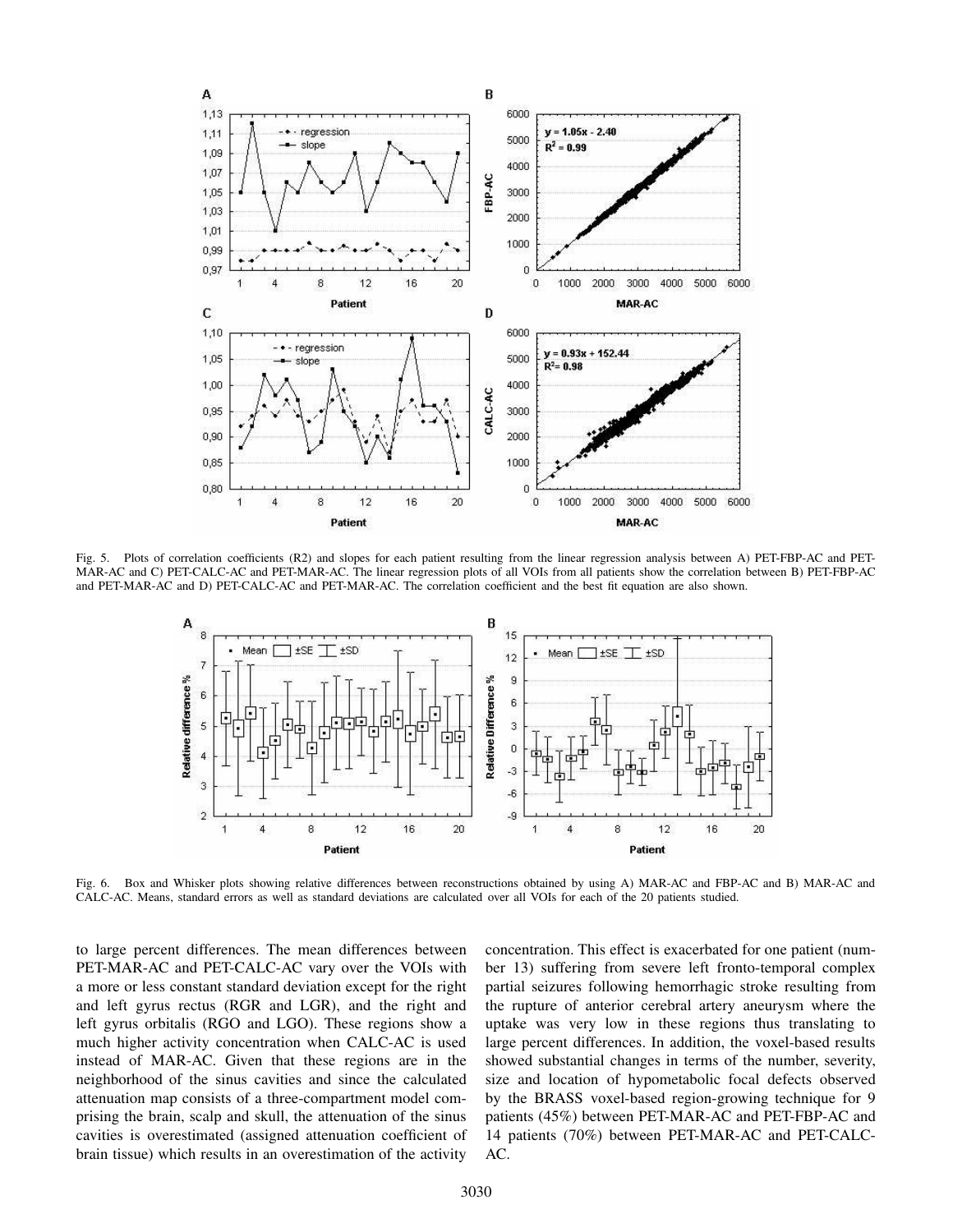

Fig. 7. Box and Whisker plots showing relative differences for the 63 VOIs between reconstructions using A) MAR-AC and FBP-AC and B) MAR-AC and CALC-AC. Means, standard errors as well as standard deviations are calculated across the 20 patients studied.

### IV. DISCUSSION

Current procedures for interpreting clinical brain PET in clinical diagnosis in the majority of nuclear medicine departments are still based on mere visual inspection, thereby increasing observer variance. This subjective assessment is supported in some cases by manual or automated semiquantitative statistical image analysis techniques. Absolute quantitative estimation of physiological parameters of interest is currently restricted to research settings or institutions having access to extensive technical support. There are presently numerous quantitative statistical analysis methods described in the literature that are valuable in assisting in the interpretation of brain PET images [26], [29]. It is therefore appealing to study the impact of artifacts originating from various sources, which is the aim of this study.

Except metallic dental implants, the assessment of the impact of other metallic structures on brain PET image quality and quantitative analysis has received limited attention in the literature [1]. A phantom study was conducted to investigate whether deep brain stimulation metallic leads can create visual and/or quantifiable artifacts in neurological PET studies [30]. The experiment showed the absence of visible artifacts owing to the small size of the metallic leads. In the patient study described in this paper, the impact of EEG electrodes on the visual quality and the quantification of PET images was investigated. The presence of EEG electrodes was shown to produce local hot-spot artifacts in CT-based attenuation corrected images thus affecting the diagnostic quality and quantitative analysis of brain PET images. This is consistent with the observations made by Kamel et al (8) who studied the impact of the presence of metallic dental implants. Noticeable changes in the VOI-based and voxel-based results obtained using BRASS for quantitative analyses were observed. These changes can be subtle and difficult to detect visually or by qualitative methods. Whether these visible artifacts and quantification bias might affect the outcome of clinical diagnosis is more difficult to predict and will be the subject of future research.

In the simulation study of the brain patient, the ground truth (or the exact tracer distribution) was known which allowed to compare PET-FBP-AC and PET-MAR-AC images with PET-REF. This comparison showed that the bias resulting from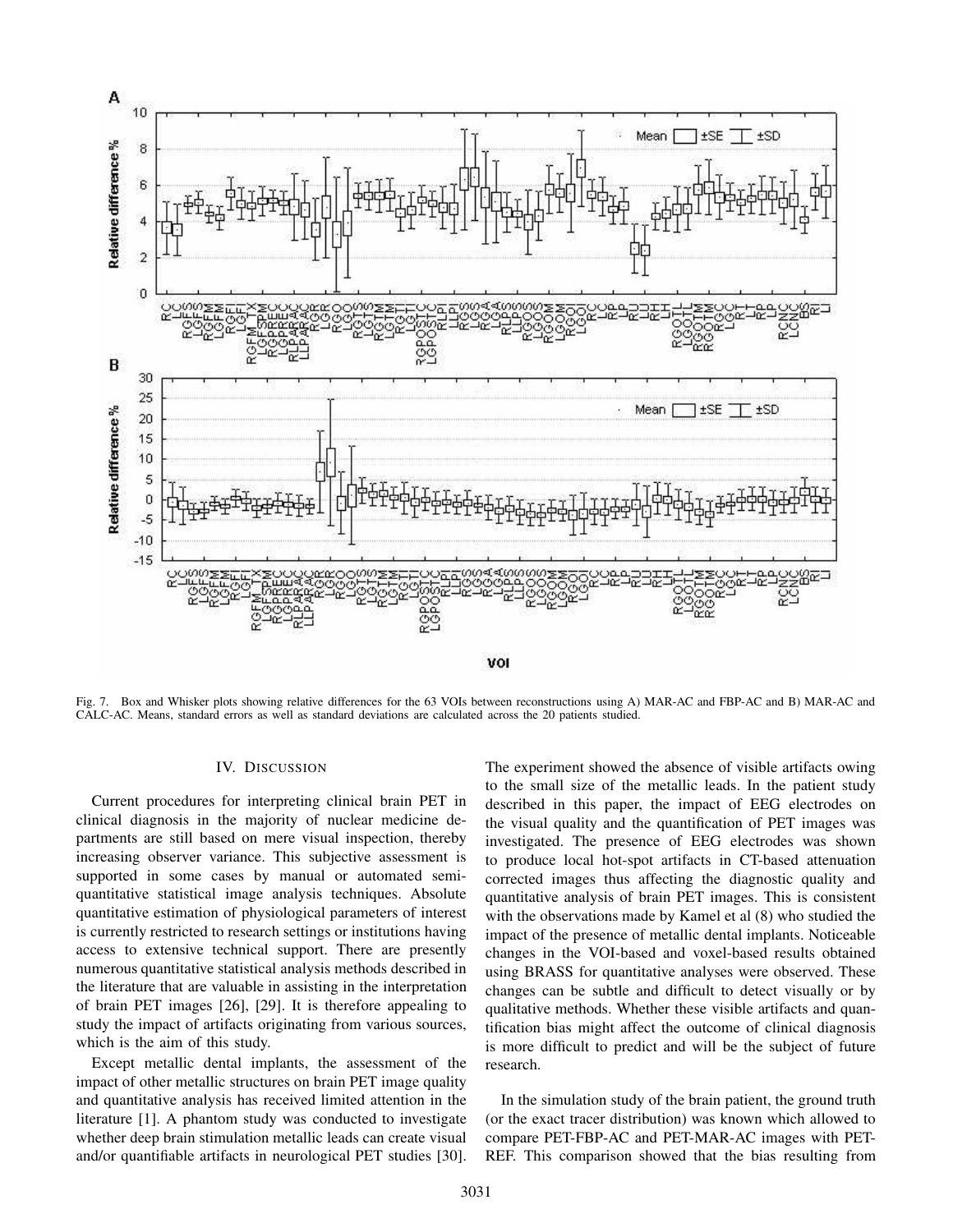

Fig. 4. The two top rows illustrate the spatial correlation between the location and number of electrodes in the CT data and difference in tracer quantification between MAR and FBP PET reconstructions. A) CT-FBP, B) PET-FBP-AC, C) the PET image coregistered to the template, and D) corresponding region map defined on the template. The arrows indicate the right gyrus supramarginalis VOI which is correlated with the locations of the electrodes and related artifacts. The two bottom rows illustrate the tracer uptake overestimation in the neighborhood of the nasal cavities when using calculated attenuation correction. E) CT-FBP, F) Calculated attenuation map, G) PET-FBP-AC, and H) PET-CALC-AC. The arrow indicates the right/left gyrus rectus region.

PET-MAR-AC was smaller than with PET-FBP-AC. Therefore it is justified to use the PET-MAR-AC as the gold standard for the comparative study.

The phantom experiment where the EEG electrodes were attached on a uniform cylinder revealed that a zero attenuation value should be assigned to the electrodes in order to obtain similar activity concentration values in the artifactual slice and the reference artifact free PET slice. This zero attenuation value was rather unexpected but can be explained by two arguments: first, the electrodes are small (10 mm in diameter) and very thin. However, in the CT images they are seen as small 'blobs', so their volume is greatly overestimated when a threshold for metallic structures is used. By assigning the correct attenuation value (which is unknown to us information not disclosed by the manufacturer) to the metal pixels, the real attenuation correction factors would be greatly overestimated. Second, given that these electrodes show up as blobs and due to partial volume effects in PET, some LORs will be supposed to be strongly attenuated during the reconstruction although in reality, these LORs do not pass through metallic electrodes and are not as highly attenuated as supposed. To circumvent this problem, a zero attenuation value seems adequate.

One other cause for partial volume effects in PET is patient movement between the CT and PET data acquisition. Therefore, to avoid these additional effects, the CT and PET images were visually checked for any motion. In two out of the 20 patients, motion was detected and the CT images had to be registered rigidly to the PET-NO-AC image. Motion compensation will be very important for metallic objects inside the body like dental fillings and hip prostheses because there is often a significant tracer uptake in the vicinity of these objects. Even slight movement will result in a dramatic overcorrection.

CT-based attenuation correction was compared with a calculated attenuation correction method where the contour of the head was derived from the emission sinogram. Since nonuniform attenuation maps result in general in more quantitatively accurate PET images, a three-compartment model (brain tissue, skull and scalp) with a skull having a fixed thickness of 5 mm added at 10 mm depth was implemented. Additionally, the attenuation of the head holder was taken into account by manually delineating the head holder in the CT images. Ignoring the attenuation of the bed or head holder gives rise to an underestimation of activity concentration in the posterior part of the brain [31]. In this study, the head holder was manually delineated. However, as described in [1], [32], it is possible to automate the procedure using a transmission or CT scan of the head holder and the patient bed and taking into account their relative positions by reading corresponding information from the headers of the raw CT and PET projection data. The results show that the calculated attenuation method is a potential alternative to CT-based attenuation correction when a CT scan is not available. However, the calculated method overestimates the attenuation coefficients of the sinus and air cavities, which results in local tracer overestimation, so care has to be taken in these regions.

### V. CONCLUSION

In neurological PET/CT, EEG electrodes give rise to local hot spots and a positive quantification bias in the PET images. However, the possible impact of these artifacts and bias on the clinical outcome of patients' diagnosis still need further investigation. It was also shown in this study that the use of a MAR algorithm in combination with an optimal attenuation value for the electrodes allows to reduce artifacts and bias in the brain images. Whether it would be opportune to use MAR in combination with an optimal attenuation value for other kinds of metal artifacts is also a subject for further investigation. When a CT scan is not available, it was shown that the use of a three-compartment calculated attenuation map